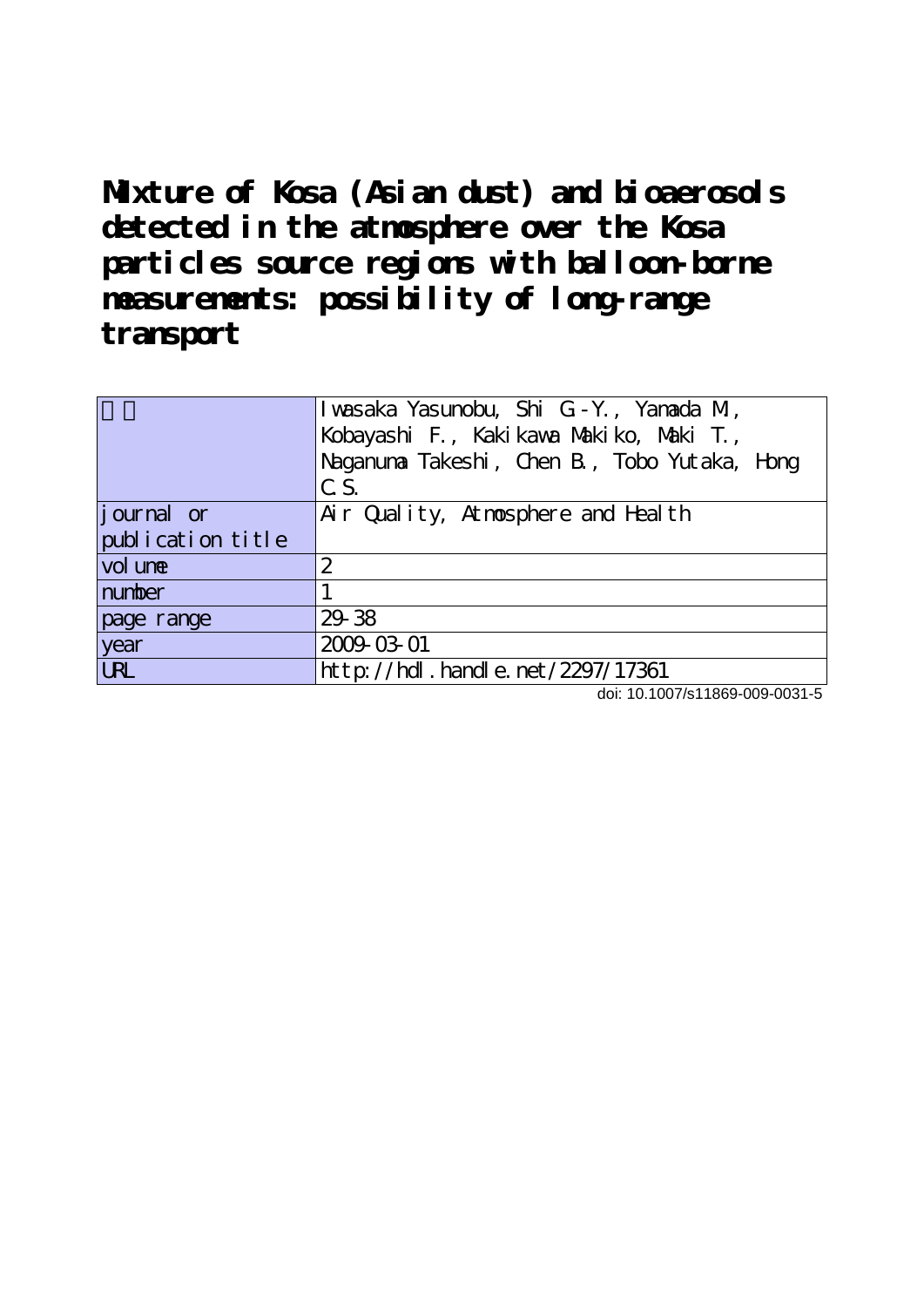## ORIGINAL PAPER

# Mixture of Kosa (Asian dust) and bioaerosols detected in the atmosphere over the Kosa particles source regions with balloon-borne measurements: possibility of long-range transport

Y. Iwasaka · G.-Y. Shi · M. Yamada · F. Kobayashi · M. Kakikawa · T. Maki · T. Naganuma · B. Chen · Y. Tobo  $\cdot$  C. S. Hong

Received: 15 September 2008 /Accepted: 9 February 2009 / Published online: 13 March 2009  $\circ$  The Author(s) 2009. This article is published with open access at Springerlink.com

Abstract Long-range transport of atmospheric microbiota with Asian dust (Kosa) particles is of great concern in Northeast Asia in view of the health effect of Kosa particles on human being, disturbance of ecosystems caused through invasion of new microbe, contribution of microorganisms to biogeochemical cycle on global/regional scales, and

Presented at the 5th International Workshop on Sandstorms and Associated Dustfall, Urumqi, China, 22 May 2008

Y. Iwasaka ( $\boxtimes$ ) · Y. Tobo · C. S. Hong Frontier Science Organization, Kanazawa University, Kanazawa, Japan e-mail: kosa@staff.kanazawa-u.ac.jp

G.-Y. Shi : B. Chen Institute of Atmospheric Physics, Chinese Academy of Science, Beijing, China

M. Yamada Faculty of Environmental and Symbiotic Sciences, Prefectural University of Kumamoto, Kumamoto, Japan

F. Kobayashi : T. Maki Graduate School of Natural Science and Technology, Kanazawa University, Kanazawa, Japan

M. Kakikawa Institute of Nature and Environmental Technology, Kanazawa University, Kanazawa, Japan

#### T. Naganuma

Graduate School of Biosphere Science, Hiroshima University, Higashi-Hiroshima, Japan

others. Information on atmospheric microbes over the desert areas has been desired for a long time. Detection of atmospheric microbiota on the desert regions, on the base of balloon-borne measurements, has been made at Dunhuang, China (40°00′ N, 94°30′ E; east end of Taklamakan desert) in the summer of 2007. The measurements showed that microbiota mixed internally with Kosa particles were frequently floating from the ground to about 2-km heights (above sea level), and possible long-range transport of atmospheric microbiota with dust particles taking local circulations is strongly suggested, causing active mixing of atmospheric dust over the Taklamakan desert from the ground to the free troposphere where westerly jet dominates (Iwasaka et al. in J Geophys Res 108:8652, [2003a,](#page-9-0) J Geophys Res 108:8644, [b\)](#page-9-0). The concentration of the mixed particles of Kosa and microbiota having a size larger than about 1 μm in diameter is estimated to be about 1 particle/  $cm<sup>3</sup>$  at those heights on the basis of measurements of particle concentration with an optical particle counter and analysis of particles having fluorescence light due to dye of DAPI (4'6-diamidino-2 phenylindole) with an epifluorescence microscope. The mixing situation of microbiota and Kosa particles is the important factor controlling atmospheric lifetime of floating microbiota, since the mixing state certainly can protect microbiota from stressful environments [dryness, solar ultraviolet (UV) radiation, low temperature] in the atmosphere, and therefore, it is useful to discuss the data of the first description of microbiota in the atmosphere on the Taklamakan desert.

Keywords Dust particle . Microbiota (microorganism) . Desert areas in China . Balloon-borne measurement . Mixture of Kosa microbiota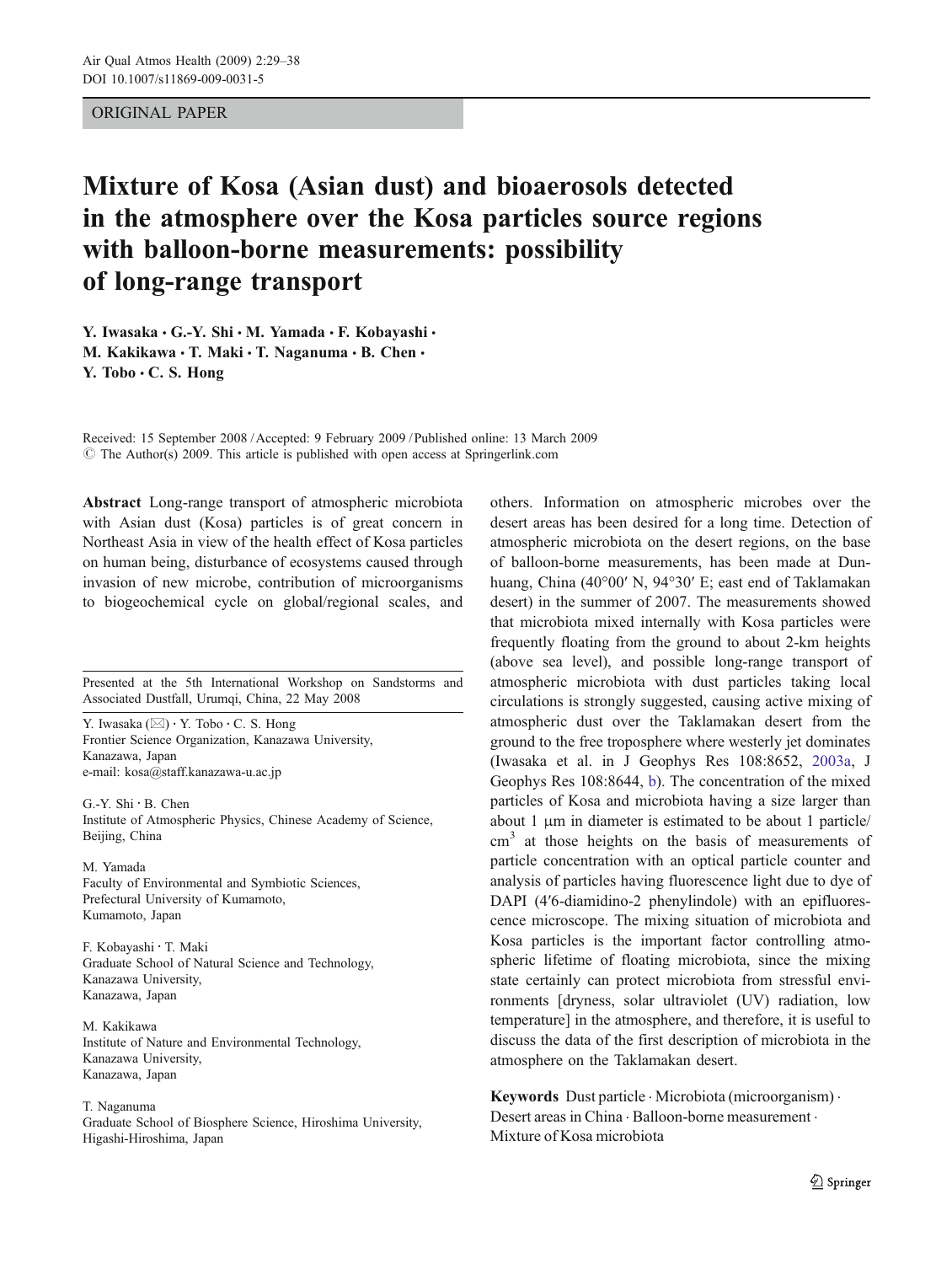## <span id="page-2-0"></span>Introduction

Biogenic aerosol particles (bioaerosols) range in size from millimeters down to tens of nanometers, and like pollen, bacteria, spores, viruses, plant, and animal fragments, these have been believed, from the view point of aerodynamics, to be easily transported long range in the atmosphere through various scale air dynamical processes and to be ubiquitous in the Earth atmosphere, especially in the lower atmosphere. Consequently, those particles are suggested to possibly influence environment, climate, public health, and others in regional and or global scales (Griffin et al. [2001;](#page-9-0) Prospero et al. [2005;](#page-10-0) Ariya and Amyot [2004;](#page-9-0) Lohmann and Feichter [2005](#page-10-0); Keene and Galloway [1988](#page-10-0); Kanakidou et al. [2005;](#page-10-0) Sun and Ariya [2006](#page-10-0); Fuzzi et al. [2006](#page-9-0); Elbert et al. [2007](#page-9-0); Möhler et al. [2007](#page-10-0)). Recent studies also emphasize the role of bacteria present in polar or mountain environments and suggest the importance of studies on the atmospheric long-range transport of microbiota (Skidmore et al. [2000](#page-10-0); Toom-Aaunty and Barrie [2002](#page-10-0); Amato et al. [2007;](#page-9-0) Zhang et al. [2007\)](#page-10-0).

There have been, however, only few observations which have valuable information to help understand processes in long-range transport of microorganisms due to technical difficulty to directly observe microorganisms in the atmosphere, especially in the free atmosphere where longrange transport of atmospheric constituents is very active. Griffin et al. ([2001\)](#page-9-0), Kellogg and Griffin [\(2006](#page-10-0)) and others, from the summary of measurements which were made on the basis of the ground-based sampling of particulate during dust episodes and of the analysis of satellite data, show the possibility that biogenic aerosols have been frequently found on other types of aerosols such as dust, sea spray, and others, which were transported long range in the atmosphere. Their conclusion is very suggestive, but there still remain some problems to be solved because most of collections of atmospheric constituents were made near the ground where local contaminations are highly concentrated and analysis of samples have been made on the basis of bulk samplings. Single particle analysis, which is one of the most effective ways to see bioaerosol on dust and/or sea spray particles, has not been made yet.

It is interesting and important to observe, from view of long-range transport of atmospheric bioaerosols in the northeast Asian regions, whether the Kosa (Asian dust) particles having microorganisms on their surface (internal mixture of Kosa and microorganisms) are floating in the atmosphere over the dust source regions or not, considering that dominant westerly wind strongly affect long-range transport of dust particles (Iwasaka et al. [1984,](#page-9-0) [2003a\)](#page-9-0).

For microbial cells floating in the free atmosphere where long-range transport of atmospheric constituents is very frequently observed, their long-range travel has been believed very stressful work, since the free troposphere has, comparing

with the boundary layer atmosphere, lower humidity, stronger solar ultraviolet radiation, and more active photochemical reactions. State of internal mixture of microbiota and dust particles seems to protect microbiota from these stresses during long-range travel in the atmosphere.

It is well known that Kosa (Asian dust) particles are important constituents controlling climate and geochemical cycles of minerals and pollutants in the Asia Pacific regions (e.g., Iwasaka et al. [1988;](#page-9-0) Heubert et al. [2003\)](#page-9-0), and longrange transport of Kosa in the free troposphere can largely contribute to them (e.g. Sokolik et al. [2001;](#page-10-0) Uno et al. [2001;](#page-10-0) Mikami et al. [2006\)](#page-10-0). Additionally, if Kosa particles mix with microorganisms, some of those particles can act as good heterogeneous nuclei and activate cloud formation and precipitation in those regions (e.g., Maki et al. [1978](#page-10-0); Möhler et al. [2007](#page-10-0)).

We made campaign measurements of Kosa and microbiota in the atmosphere at Dunhuang, China in 2007 with balloon-borne particle sampler to understand the mixing features of Kosa and microbiota in the atmosphere over the Taklamakan desert. As suggested by Sun et al. [\(2001](#page-10-0)), Iwasaka et al. [\(2003a\)](#page-9-0), and Uno et al. ([2004\)](#page-10-0), Taklamakan desert has large potential to inject dust particulate into the atmosphere and to transport those particle long range by westerly wind, even in the time without severe low pressure system, through active local circulations formed on the slope of the mountains surrounding the Tarim basin.

Therefore, Dunhuang (40°00′ N, 94°30′ E), which is located on the east end of the Tarimu basin (Taklamakan desert), is an effective site to obtain information of the mixing features of Kosa with microorganisms flowing out from the Taklamakan desert.

In this paper, we present meteorological conditions during the campaign measurement in order to show that collection of Kosa and microbiota was made under relatively calm conditions and not extremely disturbed conditions. Measured aerosol concentrations show good agreement with the previous measurements (Iwasaka et al. [2003a](#page-9-0), [b,](#page-9-0) Kim et al. [2004](#page-10-0)), suggesting that particle content was in background level in Dunhuang, China. From combining those total particle concentrations and the relative concentration of internally mixed particles of Kosa and microorganism, we roughly estimated concentration of internal mixture of Kosa and bioaerosol in the atmosphere. Possibility of long-range transport of bioaelosols is discussed combining the results obtained during the campaign measurements at Dunhuang and the previous Kosa measurements there.

#### **Observation**

Balloon-borne measurements were made at Dunhuang (40° 00′ N, 94°30′ E), China (Fig. [1](#page-3-0)), which is on the east side of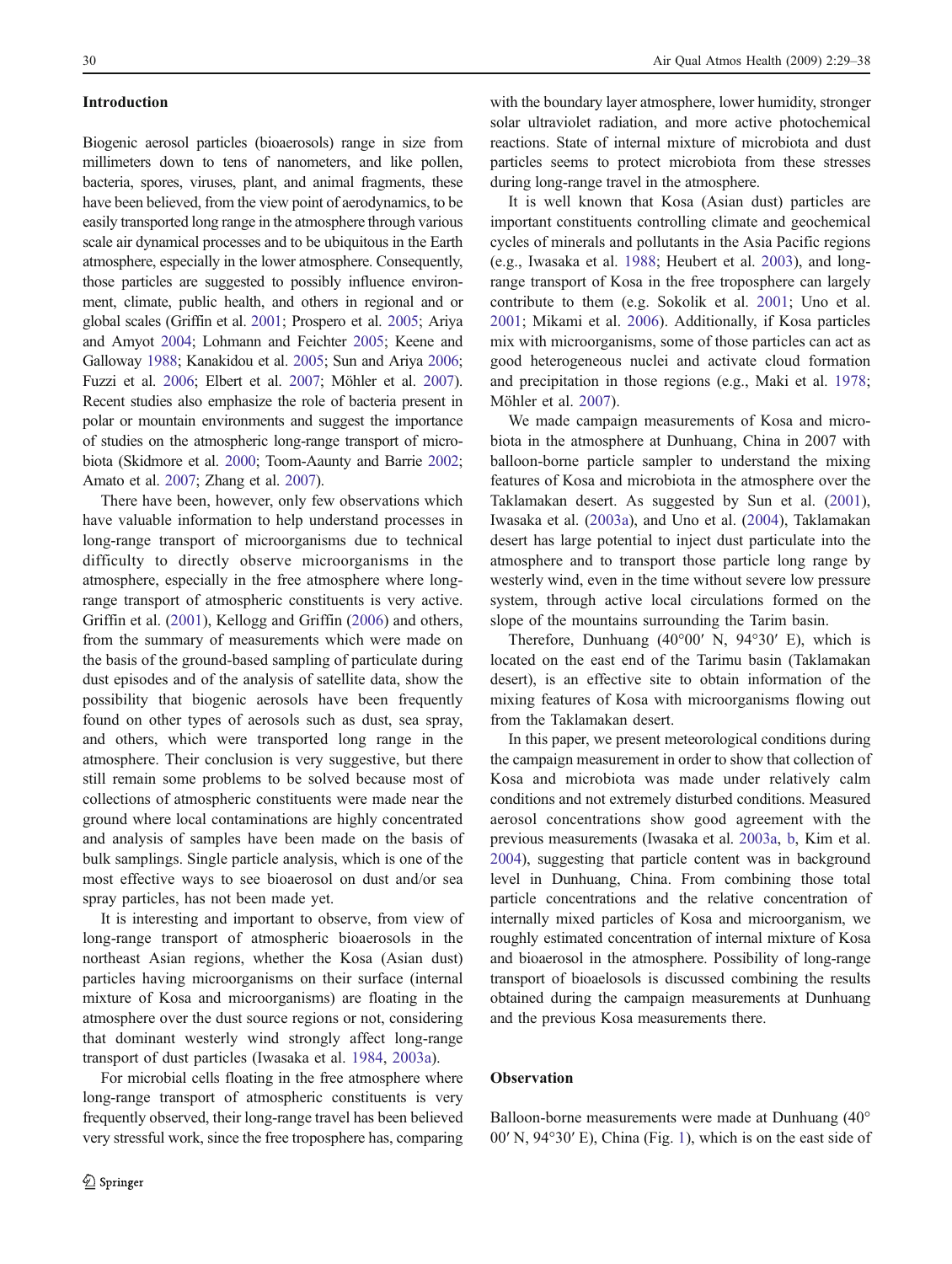<span id="page-3-0"></span>Fig. 1 Observation was made at Dunhuang, China. Particulate originated in Taklamakan desert is frequently transported long range through combination of westerly wind and local circulations



the Tarim Basin (Taklamakan desert). The tethered balloon used here has a volume of about  $15 \text{ m}^3$  and potential payload of 10 kg at ceiling level of 4 km altitude. As suggested by Uno et al. [\(2004](#page-10-0)) and Sun et al. [\(2001](#page-10-0)), geographical features of the Tarim basin largely contributes to the formation of active local circulation systems which are effectively mixing atmospheric constituents up to the heights of the summit of mountains surrounding the Tarim basin (about 5 km), and westerly wind existing above the summit of mountains can easily transport those constituents long range. Iwasaka et al. [\(2003a\)](#page-9-0) suggested, on the basis the balloon-borne and lidar measurements made at Dunhuang, China, that westerly wind appeared clearly above about 5 km even in the summer season and that dust-like particulates were well mixed from near the ground to about 5 km due to active local circulations in the Taklamakan desert and after then transported long range by westerly wind. Therefore, it is possible, if Kosa particles containing microorganisms are detected in the lower atmosphere at Taklamakan desert region, to consider that the particulates including microorganisms also are transported to active local circulation to the height of the summit of mountains and transported out from the Taklamakan desert areas long range by westerly wind.

As shown in the composition of the balloon train, aerosol particle size and concentration (optical particle counter, OPC), atmospheric temperatures (thermo couple), and relative humidity (polymer film sensor, electric capacitance type) are simultaneously observed during the collection of aerosol particles from near the ground to 2,300 m (above sea level; Fig. 2).

In Table [1](#page-4-0), observational items and weather during observational periods are summarized. Table [2](#page-4-0) summarized specifications of the optical particle counter, thermometer, and hygrometer mounted on the balloon. Heights of the balloon were monitored by global positioning system mounted on the balloon, and the values measured by those were transferred to the operating room on the ground by radio. Block diagram of particle collector is shown in Fig. [3,](#page-4-0) and the particle collectors were controlled remotely

using radio wave transmitter. We observed mixing features of the particles collected in the atmosphere with a laser fluorescence microscope and counted the number of mixture type particles with Kosa and microorganism.

# Particle concentration and mixture of Kosa and microorganism

The changes in temperature and humidity as altitude change during the particle collection are shown in Fig. [4.](#page-5-0) Concentration and size of atmospheric aerosols monitored during the collection were compared with the atmospheric temperature and humidity in Fig. [4.](#page-5-0)

Dunhuang area, during the observations, was affected by weak low pressure, but weather was relatively calm and no severe dust storms were observed there. Relative humidity was a little higher (70–85 %) at around 1000 (Beijing standard time), August 17 (third flight, panel c in figure) and extremely high (about 95%) in heights of about 1.9 km around 1315 (Beijing standard time) August 17 (fourth



Fig. 2 Composition of balloon train. Tethered balloon was used to collect dust and micro-bioaerosol particles from the ground to heights of about 1,200 m ( from 1,100 to 2,300 m above sea level). Particle number concentration and size, atmospheric temperature, and humidity were simultaneously monitored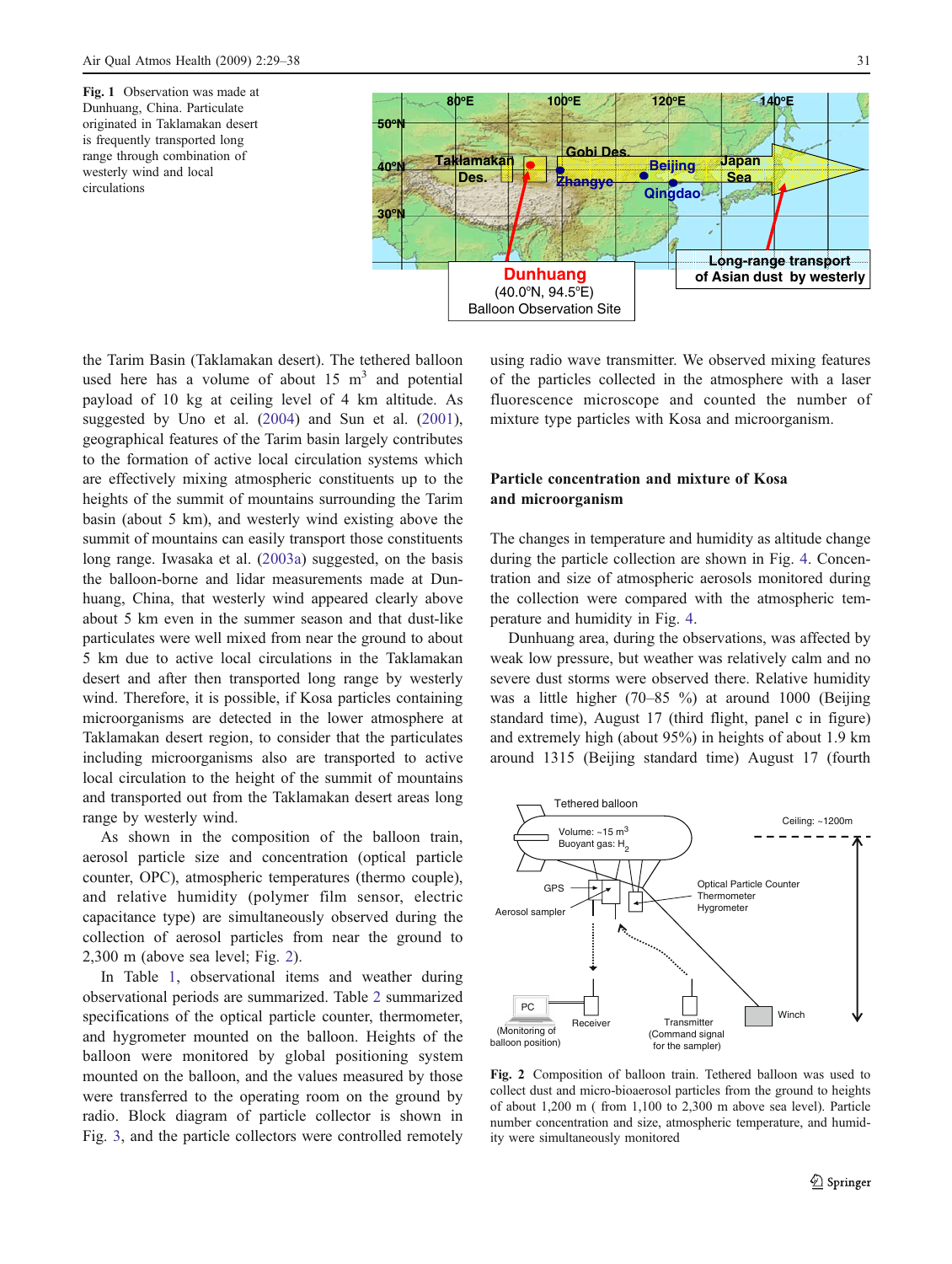<span id="page-4-0"></span>Table 1 Weather conditions

|                                      | Weather and cloudiness   | Wind direction and speed | Items observed                                                                         | Comments                                                                                                                     |
|--------------------------------------|--------------------------|--------------------------|----------------------------------------------------------------------------------------|------------------------------------------------------------------------------------------------------------------------------|
| Aug 16<br>$11:27 - 12:11$<br>Fig. 4a | Cloudy<br>Cloud type: Sc | $\mathbf E$<br>$7-8$ m/s | <b>OPC</b><br>Bioaerosol collector<br>Temperature<br>Humidity<br>Balloon height        | Time is based on the Beijing standard time.<br>Wind direction and speed was measured at<br>ceiling level (see Figs. 2 and 4) |
| Aug $16$<br>13:29-13:55<br>Fig. 4b   | Cloudy<br>Cloud type: Sc | $SE-E$<br>$7 - 8$ m/s    | <b>OPC</b><br>Bioaerosol collector<br>Temperature<br>Humidity<br>Balloon height        | No report                                                                                                                    |
| Aug 17<br>$10:09 - 10:32$<br>Fig. 4c | Cloudy<br>Rain           | E<br>$5-6$ m/s           | <b>OPC</b><br><b>Bioaerosol Collector</b><br>Temperature<br>Humidity<br>Balloon height | No report                                                                                                                    |
| Aug 17<br>$12:53 - 13:17$<br>Fig. 4d | Change<br>Cloudy to fine | No measurements          | <b>OPC</b><br>Bioaerosol collector<br>Temperature<br>Humidity<br>Balloon height        | Cloudiness was smaller than 8/10                                                                                             |
| Aug 17<br>$18:07 - 18:28$<br>Fig. 4e | Fine                     | E<br>$5-6$ m/s           | <b>OPC</b><br><b>Bioaerosol Collector</b><br>Temperature<br>Humidity<br>Balloon height | Cloudiness was smaller than $2/10$                                                                                           |
| Aug 17<br>19:59-20:25<br>Fig. 4f     | Fine                     | E<br>$7 \text{ m/s}$     | <b>OPC</b><br>Bioaerosol collector<br>Temperature<br>Humidity<br>Balloon height        | Cloudiness was smaller than $0/10$                                                                                           |

flight, panel d in figure). Without those periods, relative humidity was in about 50–60% in August 17 and 30–20% in August 16. Previous measurements made at Dunhuang in the summer of 2002, 2003, and 2004 showed relatively high humidity several times when low pressure appeared (Iwasaka et al. [2008\)](#page-10-0). Therefore, it is suggested that the

| Instruments                 | Typical specifications                                                | Type                     |
|-----------------------------|-----------------------------------------------------------------------|--------------------------|
| Optical particle<br>counter | Sizing is made, Diameter<br>at 0.3, 0.5, 0.7, 1.2,<br>and $5.0 \mu$ m | KR-12A, Rion<br>Co. Ltd. |
| Hygrometer                  | Dynamic range,<br>20-96% RH                                           | Weathecom                |
|                             | Resolution, 1% RH                                                     | EMPEX Co. Ltd.           |
| Thermometer                 | Dynamic range,<br>$-30.0$ °C to 60.0°C                                | Weathecom                |
|                             | Resolution, $0.1^{\circ}$ C                                           | EMPEX Co. Ltd.           |



## Filter holder: NILU Type holder

Filter: 47 mm cellulose acetate filter (Millipore, Tokyo, Japan) 0.45 µm pore size.

Fig. 3 Block diagram of particle collector mounted on the balloon. Command signals to operate controller (on and off of pump, setting of sampling time, and so on) was transmitted by radio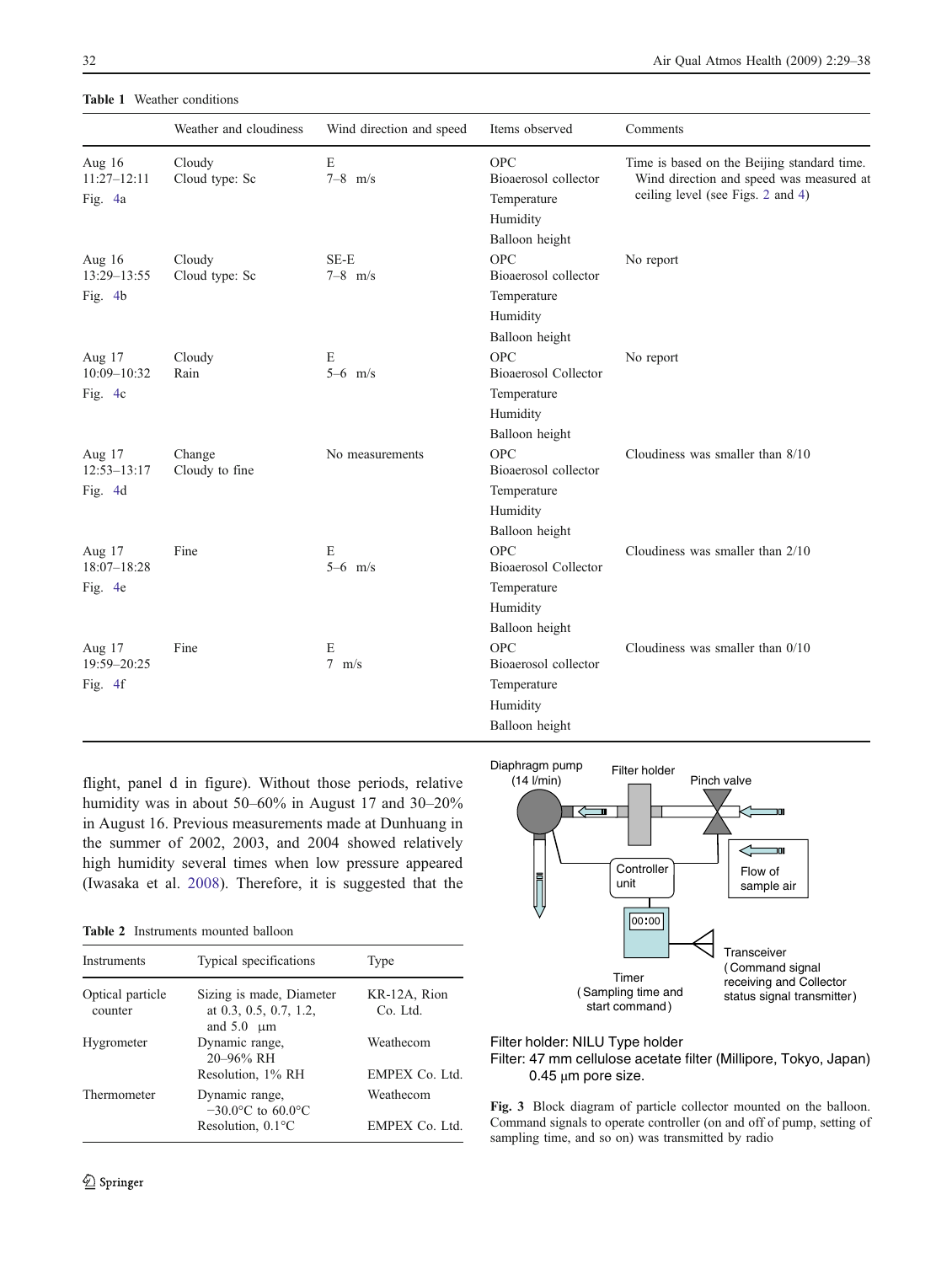<span id="page-5-0"></span>

Fig. 4 Temporal and vertical changes in temperature, humidity, and concentration of aerosol particle in course mode range during the balloonborne measurements. The panel index of a–f correspond to each balloon flight (see Table [1\)](#page-4-0)

humidity of the observational periods are not unusual levels. However, the humidity found in 1.9 km altitudes in the fourth flight of August 17, 2007 is interestingly high considering that dryness seems to generally be a hard atmospheric condition to live for floating microorganisms in the atmosphere.

In the summer season, small-scale precipitation and cloud activities are observed several times in the desert areas, and in winter and spring, extremely dry air appears. Therefore, it is necessary to observe seasonal variations in concentrations and divergence of microbiota from view of mixing particle of Kosa microorganism particles in future in order to understand the effect of humidity on the activities of microorganisms.

Concentration of the particles with diameter, D, larger than 2.0  $\mu$ m was in the range of 1.0–0.7 particles/cm<sup>3</sup> and concentration of the particle of  $0.5 \le D \le 2.0$  µm in the range of 10–3.0 particles/cm<sup>3</sup>. Comparing those with the particle number concentrations observed at Dunhuang in 2002 and 2003 (e.g., Iwasaka et al. [2008;](#page-10-0) Kim et al. [2004\)](#page-10-0), the present values are the same levels with the previous ones, and it can be said that particle concentration measured here is in the background levels. Number–size distribution

patterns in Fig. [5,](#page-6-0) which are estimated from the measurements in Fig. 4, also have very similar features with the previous measurements, suggesting noticeable node in super micron size due to active mixing of super micron particles containing dust (Iwasaka et al. [2003a,](#page-9-0) [b;](#page-9-0) Yamada et al. [2005\)](#page-10-0). Electron microscopic observation of morphology and analysis of chemical elements of the particles collected in the atmosphere were made. Intensive measurements made by Iwasaka et al. ([2003a](#page-9-0), [b\)](#page-9-0) and Yamada et al. [\(2005\)](#page-10-0) strongly suggested that the major components of super micron particles collected in the free troposphere and in the boundary layer atmosphere at Dunhuang, China were dust particles on the basis of the balloon-borne and groundbased lidar measurements. Figure [6](#page-6-0) is a typical electron microgram of the particles obtained in the present balloonborne measurements. The electron microscopic observations, as shown in Fig. [6,](#page-6-0) strongly reconfirm the previous suggestion that super micron particles were mostly composed of dust particles in the desert atmosphere.

It is, however, hardly possible to clarify whether the Kosa particles have a mixture state with microorganisms or are not only from the single particle observation with an electron microscope, possibly because most of the biogenic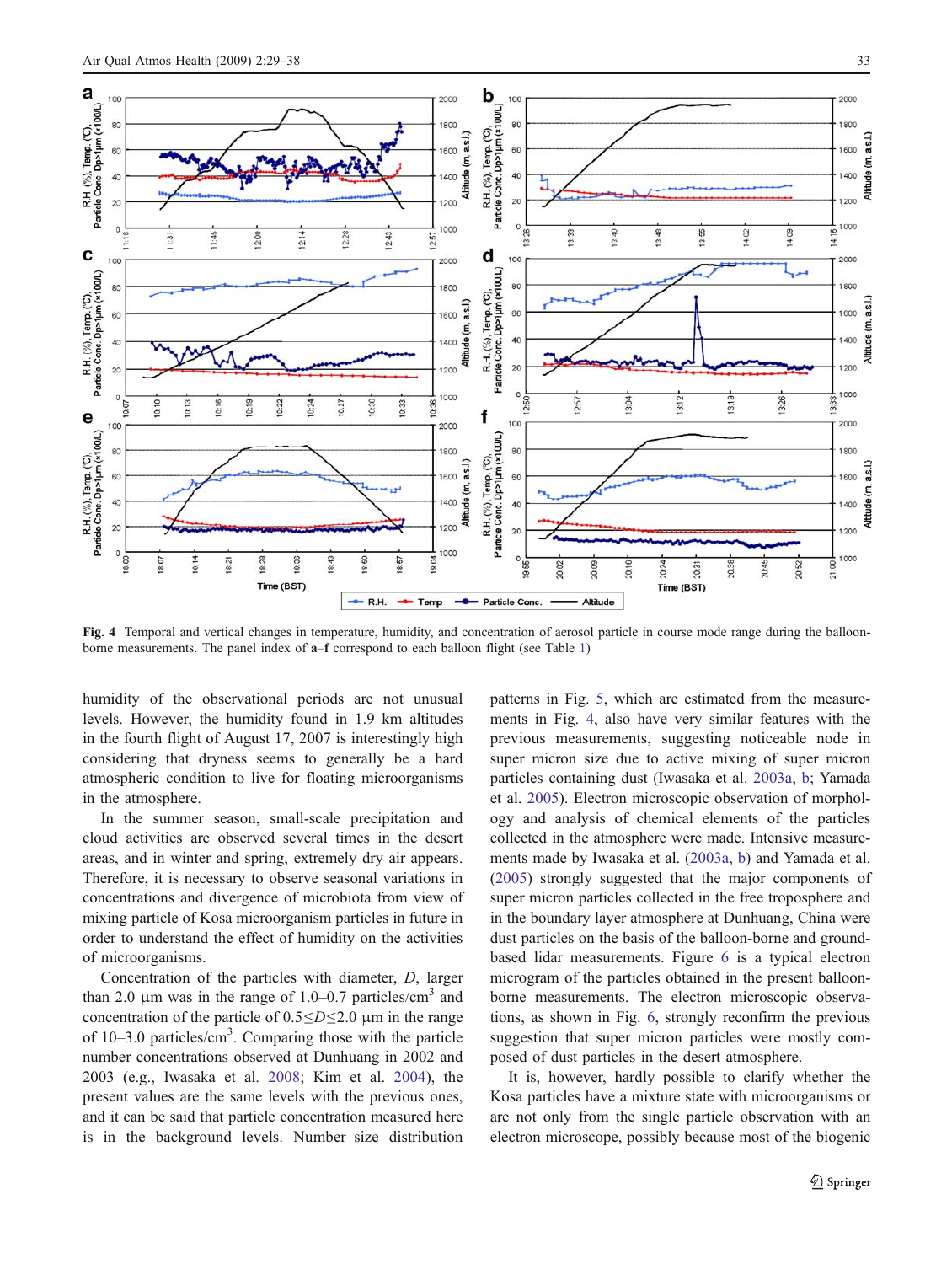<span id="page-6-0"></span>

Fig. 5 Number and size distribution patterns of the particles measured at about 2-km heights above Dunhuang, China in August 2007. '16 1st' means the first observation made in August 16, and number in parenthesis shows averaged height of ceiling. Observational times are shown in detail in Table [1](#page-4-0)

materials are highly volatile in general and those materials evaporate in the low pressure chamber of electron microscope, and high-energy electron beams sometimes largely destroy microbiota. Here, a fluorescence microscopic technique was used to observe the mixing state of dust materials and microorganisms. One milliliter of the filter washing solution of bioaerosol samples was fixed with a glutaraldehyde solution at a final concentration of 1%. The samples were stained with DAPI (4',6-diamino-2-phenylindole) at a final concentration of 0.5 μg/mL for 25 min and filtered through 0.2-μm pore size membrane filters stained with Sudan Black (Porter and Feig [1980](#page-10-0); Russell et al. [1974\)](#page-10-0). The particulate matters on filters were observed using epifluorescence microscope (Olympus Co., Tokyo, Japan) under UV radiation to excite (Maki et al. [2008\)](#page-10-0).

Typical example of the epifluorescence micrograph is shown in Fig. [7.](#page-7-0) The particle in Fig. [7](#page-7-0) was collected about 800 m above the ground (about 2 km above sea level). The particle shapes have many similar points which have been frequently observed with the electron microscope by many investigators (Iwasaka et al. [1988](#page-9-0); Okada and Kai [1995](#page-10-0); Iwasaka et al. [2003b](#page-9-0)). Several Kosa particles showed one

Fig. 6 Electron microgram of typical particles in super-micron particles collected in the atmosphere at Dunhuang, China in August, 2007 and EDX spectrum of the particles. The particle is suggested to be KOSA (dust) particles from the shapes and chemical elements contained. The scale bar means 5 μm

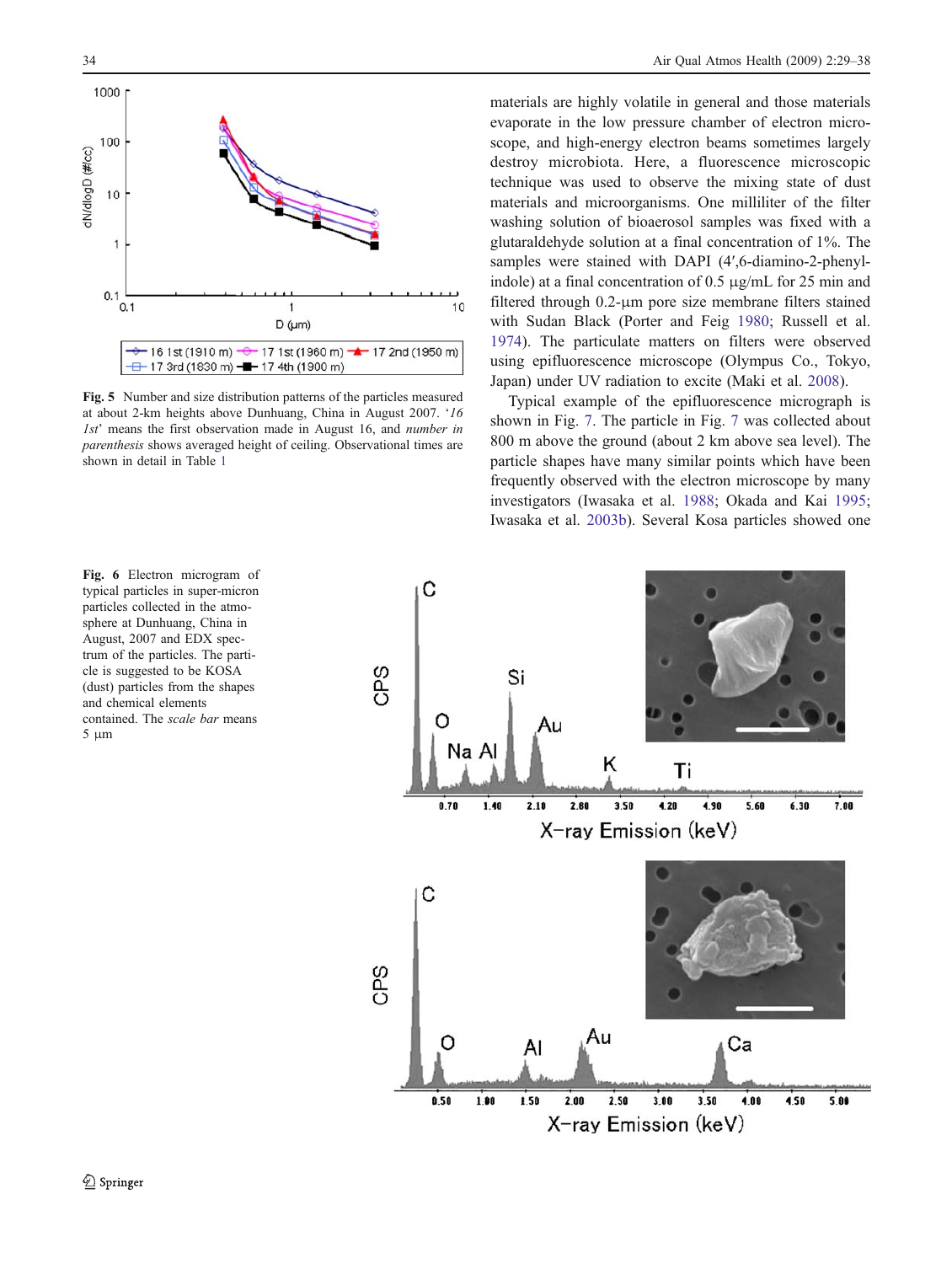<span id="page-7-0"></span>

Fig. 7 Typical example of epifluorescence micrograph of the particles collected at about 800-m height above the ground (about 2 km above the sea level). Several KOSA particles show many fluorescence light spots on the surface (left side is typical example)

(or more) fluorescence light spot on their surface, suggesting that materials containing DNA originated in biogenic aerosols are coating the Kosa particle surface.

#### Discussion and conclusion

The particles shown Fig. 7 are the typical examples collected in the atmosphere (about 2 km above sea level) over Dunhuang, China, and one (or more) spot with strong fluorescence light is sometimes counted on the surface of each Kosa particle. This picture strongly suggests the existence of Kosa–bioaerosol mixtures in the desert atmosphere. Those mixtures are possibly transported long range through combination of local circulation and westerly wind above about 5 km, as described by Iwasaka et al. ([2003a](#page-9-0), [2008](#page-10-0)). However, there are many problems to be solved, as pointed bellow, in order to know the processes controlling the mixing state of Kosa–bioaerosols and discuss the possibility of their long-range journey:

- 1. relation between existence of microorganisms and chemical elements of Kosa,
- 2. relation between existence of microorganisms and Kosa particle surface and/or size,
- 3. biodiversity on microorganisms on the Kosa particles and/or size,
- 4. relation between the existence of microorganisms and roughness of Kosa particles surface, and
- 5. life or death of the microorganisms emitting fluorescence light on Kosa surface.

From only the present observations, it is hardly possible to discuss those points which are essential in clarifying physical and biological meanings concerning the distribution features of fluorescence light spots on the particle surface.

Quantitative information is important to discuss the environmental effect of long-range transport of microorganisms, such as concentration of internal mixtures of Kosa and microorganism, their size, ratio of the mixture to total Kosa particles, and their temporal and spatial variations.

According to the fluorescence micrograph analysis of the particles collected with balloon-borne sampler, about 10% of the Kosa particles had fluorescence light spots on the particle surface. The size range of the particles which can be observed with the epifluorescence micrometer is larger than about 4 μm owing to the resolution of fluorescence microscope, and it is impossible to identify the particles with D smaller than 4  $\mu$ m. It is, however, possible to give a rough estimation of the number concentration of mixture state particles of Kosa and microbiota in the atmosphere combining the ratio obtained from the measurements with the epifluorescence micrometer and the number–size distributions measured with OPC simultaneously.

It is already suggested, on the basis of electron microscopic observation of the particles collected during intensive balloon-borne measurements, that most of the super micron particles in the atmosphere over the Taklamakan desert area are composed of Kosa particles (Iwasaka et al. [2003b](#page-9-0); Yamada et al. [2005](#page-10-0)), and the present results strongly confirmed the suggestion as shown in Fig. [6](#page-6-0). Therefore, the concentration of particles measured with the optical particle counter (Figs. [4](#page-5-0) and [5](#page-6-0)) can be recognized as the concentration of Kosa particles in the super-micron-size range. The number concentration of the particles (mostly Kosa particles) with  $D>4$  µm can be roughly estimated to be about 1 particle/ $\text{cm}^3$  from the extrapolations of the curves in Fig. [5](#page-6-0). From the observation of Kosa particles with the epifluorescence micrometer, as described above, about 10% of Kosa with  $D>4$  µm had fluorescence lights on its surface. Consequently, it can be suggested that the concentration of Kosa–microbiota mixture particles is about 0.1 particle/cm<sup>3</sup> (10% × 1 particles/cm<sup>3</sup>) in the particle size range,  $D > 4$  μm in the lower atmosphere over Dunhuang, China.

Additionally, if we assume that the ratio of Kosa–microbiota mixture in the super-micron-size range  $(D>1 \mu m)$  also is 10%, the same with the particles with  $D>4$  µm, the concentration of Kosa–microbiota mixture is estimated to be about 1 particle/ $\text{cm}^3$  in the atmosphere over Dunhuang, China, taking the results shown in Fig. [5](#page-6-0) into consideration. This value is a little larger compared to the observations of dust source regions summarized by Kellogg and Griffin [\(2006\)](#page-10-0), but atmospheric conditions of sampling sites largely differ from each other, and additionally, analytical procedures also differ. The values in their review are based on the culture and isolate of samples. The kinds of microbiota which we can culture are strongly limited, and the number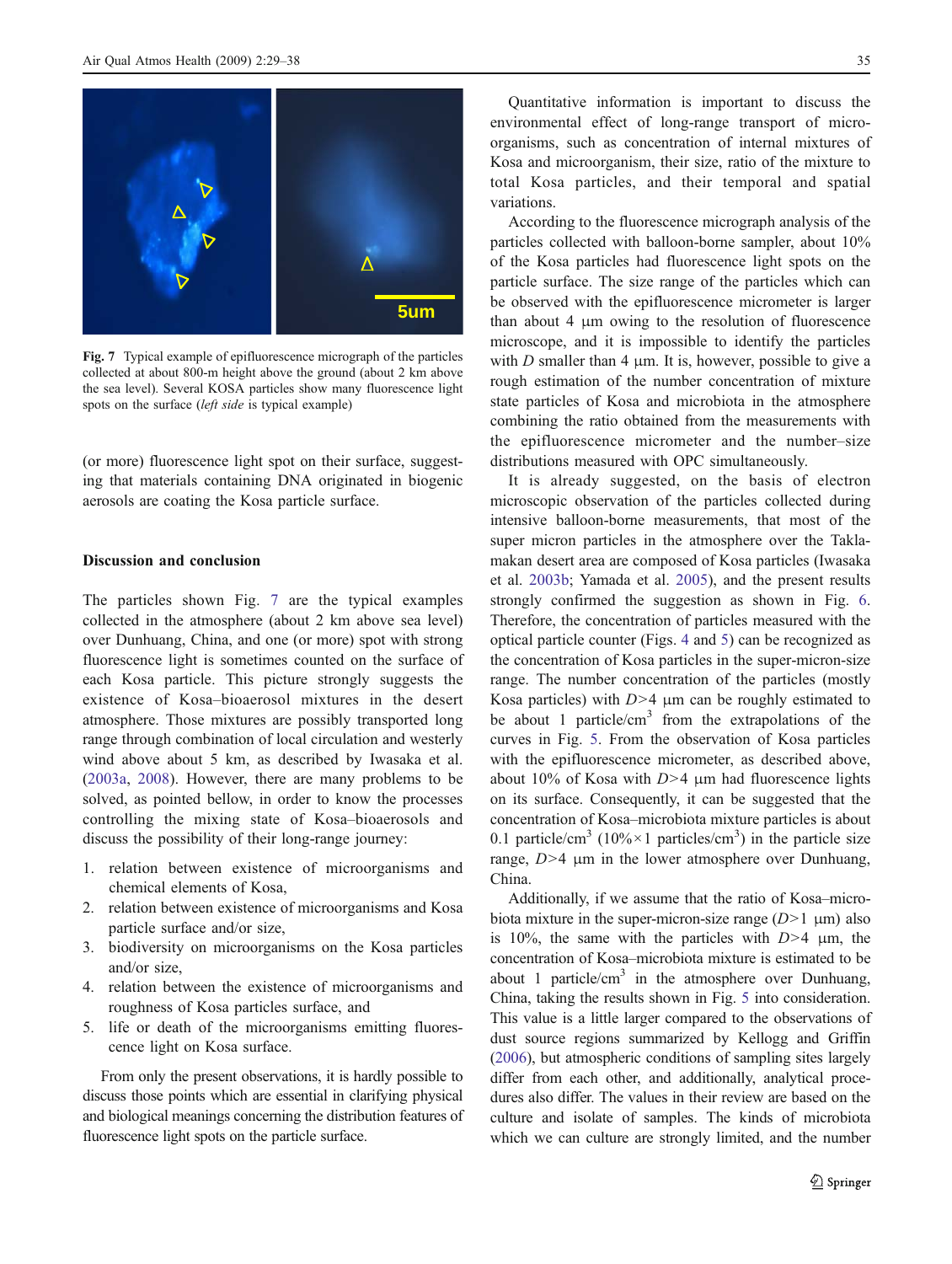concentration estimated from the way depending on culturing shows values largely smaller than the real values. The procedure used here is originally culture-independent. Therefore, it is reasonably expected that the present measurements show relatively higher concentration compared with previous values. The most important point, however, is that the possibility of relatively high concentration of dust– microorganism mixture particles is qualitatively suggested from the present field observations and the comparison of the information obtained with various methods to understand the concentration of microbiota in the atmosphere.

According to the recent work of Jaenicke ([2005\)](#page-10-0), about 25% of particulate suspended in air (by mass or number), which are suggested, on the basis of numerous observations, mainly via staining methods to distinguish individual protein-containing particles from others, are primary biological aerosol particles. Their suggestion showed very similar mixing ratio with the value of 10% obtained here. However, atmospheric conditions seem to be largely different in both measurements; the present measurements were made in a desert atmosphere and their observations were based on a summary of observations of various types of airs. Additionally, identifying procedures are largely different from each other. The present research is based on the observations during highly limited observational times, and therefore, it is strongly desired to continue the longterm observation at various seasons and to expand spatial observation scale including the free atmosphere in order to clarify the features of Kosa–bioaerosol mixture in the source areas of dust particles.

The concentration of dust particles, according to the balloon-borne and aircraft-borne measurements, decreased to 1/10–1/100 averagely during long-range transport from the Taklamakan desert to Japan islands in calm atmospheric conditions (Iwasaka et al., [2008\)](#page-10-0). Assuming the same dilution rate for the mixture of Kosa and microbiota, it is suggested that concentration of mixture particles of Kosa and microbiota is estimated to be about 0.01–0.001 particles/ $\text{cm}^3$  in super micron size in the free troposphere over Japan islands. As described in "[Introduction,](#page-2-0)" some microorganisms have been suggested as active ice nuclei and/or condensation nuclei, and those particles are possibly scavenged through cloud formation and precipitation during their long-range transport when they meet cold and high humidity air. However, the contribution of those particles' behavior to changes in the concentration of bioaerosols (or Kosa–bioaerosol mixtures) is obscure, since it is hardly possible to estimate the ratio of the bioaerosols having potential of ice nuclei to concentration of total bioaerosols. At least, it is possible to point out that the estimated values can decrease if scavenging processes are effective and larger than the concentrations estimated based on the measurements including culturing bioaerosols, as pointed out before. The air transported by westerly wind is frequently observed over Japan, but air originated in marine is also frequently observed especially in the summer season. The concentrations of the mixture estimated here become much lower during the time when marine air covers Japan islands.

There have been few observations made in Japan to know the concentration of Kosa–microorganism mixture. However, some studies suggest the possibility of longrange transport of microorganisms from China continent to Japan islands. Hua et al. ([2007\)](#page-9-0) suggested the possibility of long-range transport of microorganism considering the highly similar genetic identities of dust sample collected at Hiroshima, Japan and Dunhuang, China. Maki et al. [\(2008\)](#page-10-0) and Kakikawa et al. ([2008\)](#page-10-0), comparing their results with measurements at Korea and Taiwan (Wu et al., [2004](#page-10-0); Yeo and Kim [2002](#page-10-0)), suggested long-range transport of microorganisms (members of the genus Bacillus, Rhodococcus, Staphylococcus, and others). Kobayashi et al. [\(2008\)](#page-10-0), on the basis of balloon-borne particulate collection made at Kanazawa, Japan, pointed out that Bacillus cereus and Pycnoporus sp. were identified not only in the air above Dunhuang, China but also the air mass transported from the China continent to Kanazawa, Japan (2008). Those investigations suggest possible long-range transport of microorganism from the viewpoint of biological science, but from those, quantitative information such as concentration, size, mixing features, and others are hardly possible to be deduced. It is desired to make integrated observations such as Dunhuang campaign at downwind region: Japan, Korea, and others.

During the observation, cultivation of the samples collected in the boundary mixing layer, including cultivation in the media of NaCl solutions, observation of 16S ribosomal DNA (rDNA) sequence of materials analyzed by degenerate gradient gel electrophoresis method, identification of 16S and 18S rDNA sequence on total aerosols collected, and others, were tried in order to understand the diversity of microorganisms in the atmosphere over the desert areas (Maki et al. [2008](#page-10-0); Kakikawa et al. [2008](#page-10-0)). Knowledge of the diversity of microbiota in the atmosphere of both downwind regions and the dust source region is essential in discussing the effect of long-range transport of dust–microorganism mixture on the ecosystems of the downwind regions, and making systematic observation, in addition to the measurements at Dunhuang, China, is needed at downwind regions.

Here, the relation of chemical–physical features of Kosa and bioaerosols, relating with problems 1, 2, 3, and 4 pointed above, is not studied, but it is very important to know the relation to understand the biological activities and biodiversity of microorganisms on Kosa surface. Life or death of microorganisms on Kosa surface, corresponding to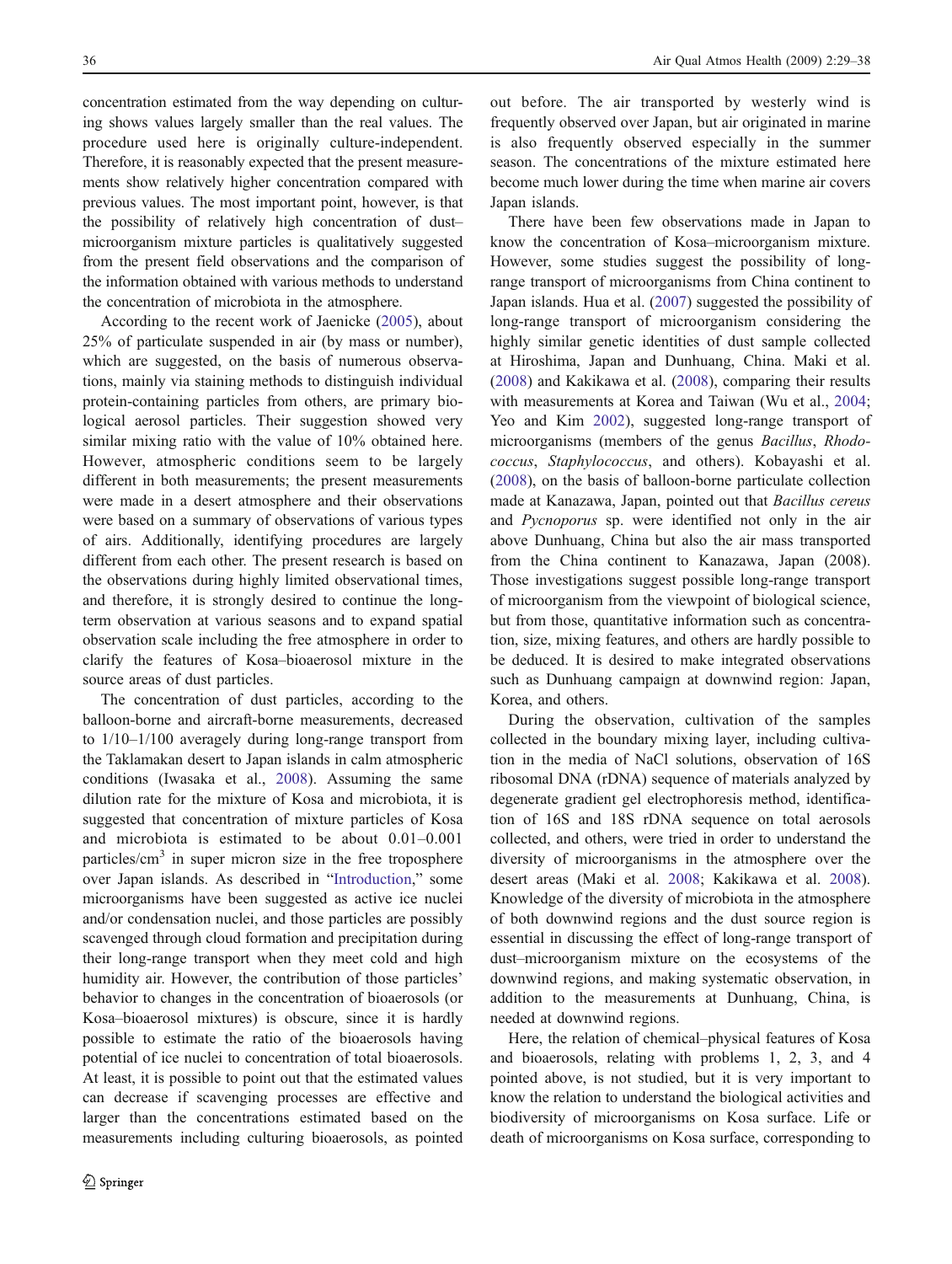<span id="page-9-0"></span>problem 5, cannot be observed here, and concentration estimated here contains both. Distinguishing life and death is very important in discussing the effects of microorganisms on ecosystem and the health hazards in downwind regions.

The concept of Kosa–microbiota mixture needs to be made much clearer in order to understand the ecosystem of microbiota and/or diversity of microbiota on the surface of single Kosa particles in future. Here, features of the distribution patterns of fluorescence spots on the Kosa particles were not investigated, and we defined as Kosa– microbiota mixture the Kosa particles showing fluorescence spot(s). It is desired in future to make much detailed discussion on the distribution patters of fluorescence spots on dust particles.

In the present measurements, we could not obtain little information concerning intensities of solar UV radiations in the atmosphere. It will be very important factors in understanding environmental stress in which microbiota will accept during their long journey in the free atmosphere. Considering the mixing features of Kosa–microbiota mixture shown in the present measurements, it will be very hard work, from only a field observation, to clarify the solar UV shading effect of the Kosa particulate part of the mixture on the microorganisms living in the Kosa surface, and laboratory experiments to test the effect also will be effective.

Detailed discussion should be made in future concerning the relation between the characterization of Kosa particles (and/or Kosa particle surfaces) and diversity of microbiota on the particle surface to understand quantitatively the processes which make the long-range transport of microorganisms possible.

There have been few observations of atmospheric microbiota made in desert regions and little information concerning geographical, seasonal, and vertical difference in concentrations of microbiota and mixing state of dust and bioaerosol particles in the desert atmosphere. The results presented here are the first reports describing the behavior of microorganisms in the boundary atmosphere of the desert areas. The observations, however, are limited in the summer season and spatial scale of measurements covered only from near the ground (above sea level about 1 km) to a height of about 2 km (above sea level), and therefore, the results showed only case studies. As pointed out above, there still remain lots of important and interesting problems concerning bioaerosol or Kosa–bioaerosol mixture in the desert atmosphere. Integrated observations with various techniques in the desert atmosphere are desired in future.

Acknowledgments Our research was made on the financial supports by a Grant-in-Aid for Scientific Research (A) (20253005, PI, Y. I.) and a Grant-in Aid for Encouragement of Young Scientists (20710024, PI, T. M.) from Ministry Education, Science, Sports, and Culture, Japan and Global Environment Research Fund (RF-072, PI, F. K.) from Ministry of the Environment, Japan. Heiwa Nakajima Foundation and Mistui Bussan Environmental Fund also support this research.

Staff members of Meteorological Bureau of Dunhuang City gave us kind technical supports during the balloon-borne observations.

Open Access This article is distributed under the terms of the Creative Commons Attribution Noncommercial License which permits any noncommercial use, distribution, and reproduction in any medium, provided the original author(s) and source are credited.

#### References

- Amato P, Hennebelle R, Magand O, Sancelme M, Delort A-M, Barbante C, Boutron C, Ferrari C (2007) Bacterial characterization of the snow cover at Spitzberg, Svalbard. FEMS Microbiol Ecol 59(2):255–264
- Ariya PA, Amyot M (2004) New directions: the role of bioaerosols in atmospheric chemistry and physics. Atmos Environ 38:1231– 1232 doi:[10.1016/j.atmosenv.2003.12.006](http://dx.doi.org/10.1016/j.atmosenv.2003.12.006)
- Elbert W, Taylor PE, Andreae MO, Pöschl U (2007) Contribution of fungi toprimary biogenic aerosols in the atmosphere: wet and dry discharge spores, carbohydrates, and inorganic ions. Atmos Chem Phys 7:4569–4588
- Fuzzi S, Andreae MO, Huebert BJ, Kulmala M, Bond TC, Boy M, Doherty SJ, Gunsther A, Kanakidou M, Kawamura K, Kerminen V-M, Lohmann U, Russell LM, Pöschl U (2006) Critical assessment of the current state of scientific knowledge, terminology, and research needs concerning the role of organic aerosols in the atmosphere, climate, and global change. Atmos Chem Phys 5:11729–11780
- Griffin DW, Garisson VH, Herman JR, Shinn EA (2001) African desert dust in the Caribbean atmosphere: microbiology and public health. Aerobologia 17:203–213 doi:[10.1023/](http://dx.doi.org/10.1023/A:1011868218901) [A:1011868218901](http://dx.doi.org/10.1023/A:1011868218901)
- Heubert BJ, Bates T, Russell PB, Shi G-Y, Kim YJ, Kawamura K, Cermichael G, Nakajima T (2003) An overview of ACE-Asia: strategies for quantifying the relation-ships between Asian aerosols and their climatic impacts. J Geophys Res 108:8633 doi:[10.1029/2003JD003550](http://dx.doi.org/10.1029/2003JD003550)
- Hua NP, Kobayashi F, Iwasaka Y, Shi G-Y, Naganuma T (2007) Detailed identification of desert-originated bacteria carried by Asian dust storms to Japan. Aerobiologia 23:291–293 doi:[10.1007/s10453-007-9076-9](http://dx.doi.org/10.1007s10453-007-9076-9)
- Iwasaka Y, Minoura H, Nagaya K (1984) The transport and special scale of Asian dust-storm clouds: a case study of the dust storm event of April 1979. Tellus 35B:189–196
- Iwasaka Y, Yamato M, Imasu R, Ono A (1988) Transport of Asian dust (KOSA) particles; importance of weak KOSA events on the geochemical cycle of soil particles. Tellus 40B:494–503
- Iwasaka Y, Shibata T, Nagatani T, Shi G-Y, Kim YS, Matsuki A, Trochkine D, Zhang D, Yamada M, Nagatani M, Nakata H, Shen Z, Li G, Chen B, Kawahira K (2003a) Large depolarization ratio of free tropospheric aerosols over the Taklimakan desert revealed by lidar measurements: possible diffusion and transport of dust particles. J Geophys Res 108:8652 doi[:10.1029/2002JD003267,](http://dx.doi.org/10.1029/2002JD003267, ACC20 1-8) [ACC20 1-8](http://dx.doi.org/10.1029/2002JD003267, ACC20 1-8)
- Iwasaka Y, Shi G-Y, Yamada M, Matsuki A, Trochkine D, Kim Y-S, Zhang DD, Nagatani T, Shibata T, Nagatani M, Nakata H, Shen Z, Li G, Chen B (2003b) Importance of dust particles in the free